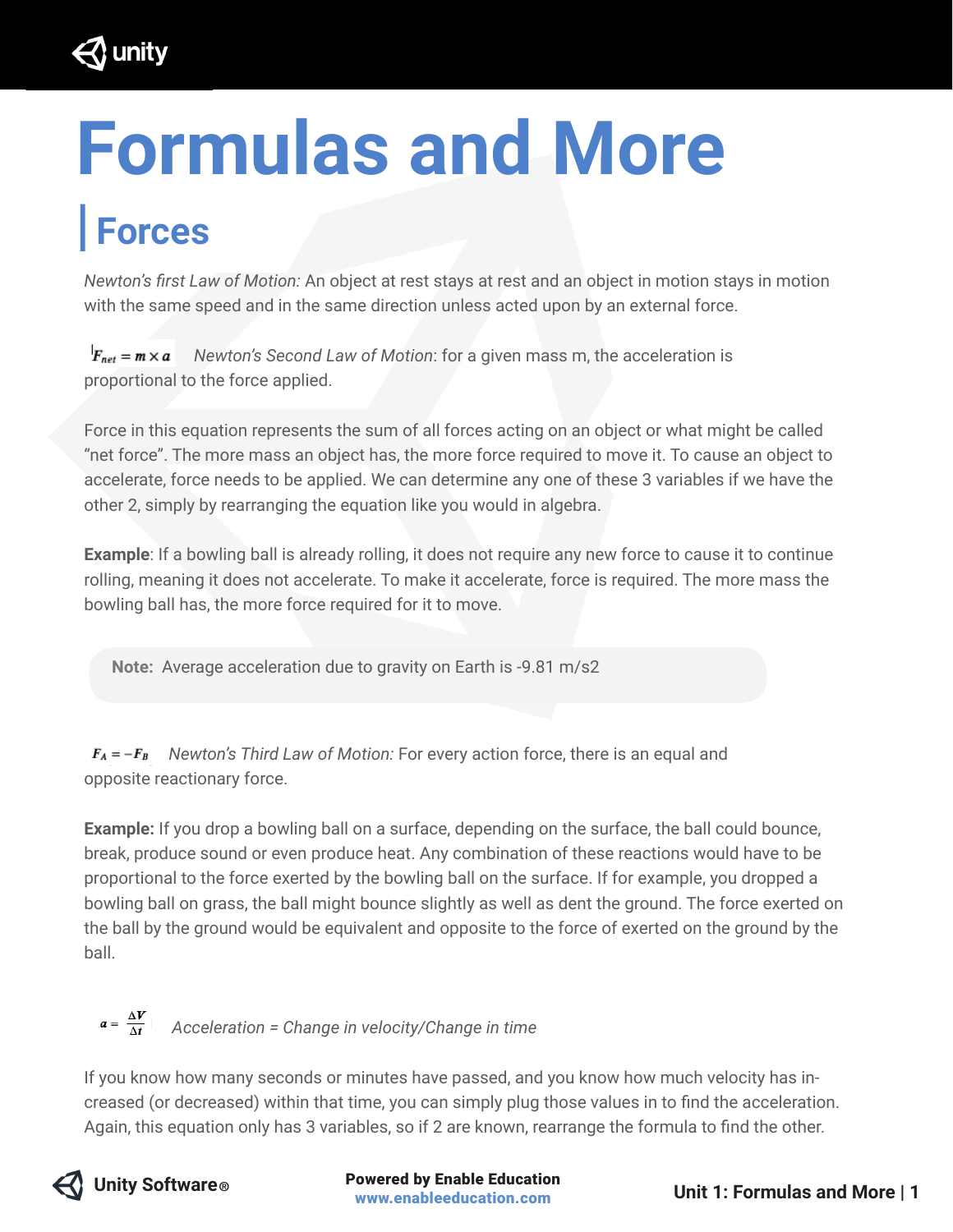

**Example**: A bowling ball is rolling down a small hill. To find the acceleration, you take the final velocity, and subtract the initial velocity, and then divide that by the time it took for the ball to get from where it started to where it stops.

$$
v = \frac{\Delta d}{\Delta t}
$$

 $v = \frac{\Delta u}{\Delta t}$  Velocity = Change in distance/Change in time

**Example:** If you measure the distance from release of a bowling ball to the pins, and you measure the time it takes to get there, you can find the velocity.

### **| Kinematic Equations of Motion**

 **Note:** \*You will only be using the kinematic equation highlighted in red

$$
V_f = V_i + at
$$
  
\n
$$
d = \left(\frac{V_i + V_f}{2}\right) \times t
$$
  
\n
$$
d = \frac{1}{2}at^2 + V_it + d_i
$$
  
\n
$$
V_f^2 = V_i^2 + 2ad
$$

Where:  $V_f$  is the final velocity V<sub>i</sub> is the initial velocity d is the displacement di is the initial displacement a is the acceleration t is the time

Each equation is missing a different variable. When evaluating a problem, you must first determine which variables you have and which ones you want to solve for.

**Example:** If you do not have any information about time (t), then you should first try to employ the formula Vf 2 = Vi2 +2ad. This formula excludes time and so you do not need it to use the equation. Using this method, you can often do your calculations with just one of the Kinematic equations.

*Law of Conservation of Energy:* The law of conservation of energy states that energy can not be created or destroyed; it can only change forms or transfer from one place or thing to another.